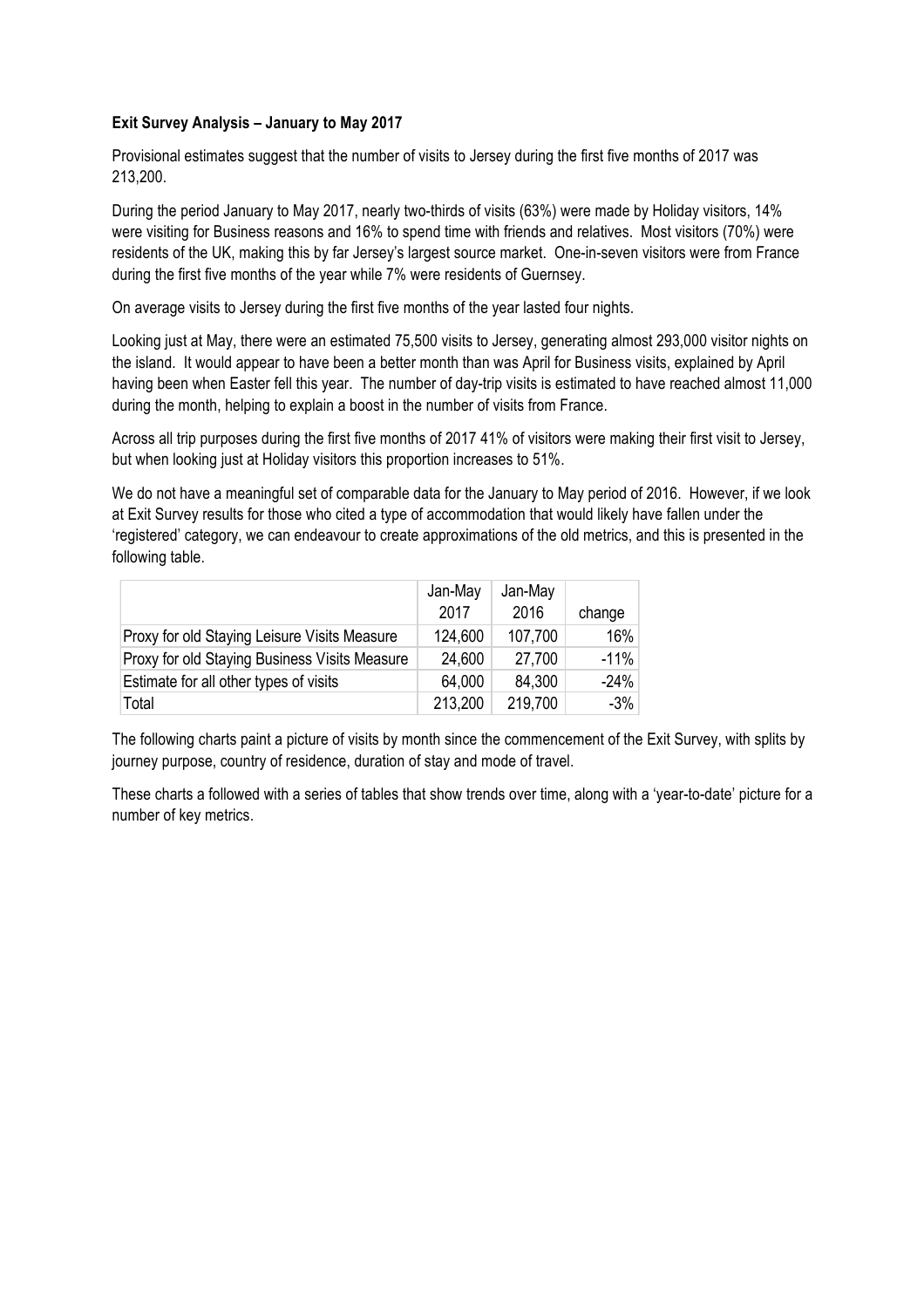

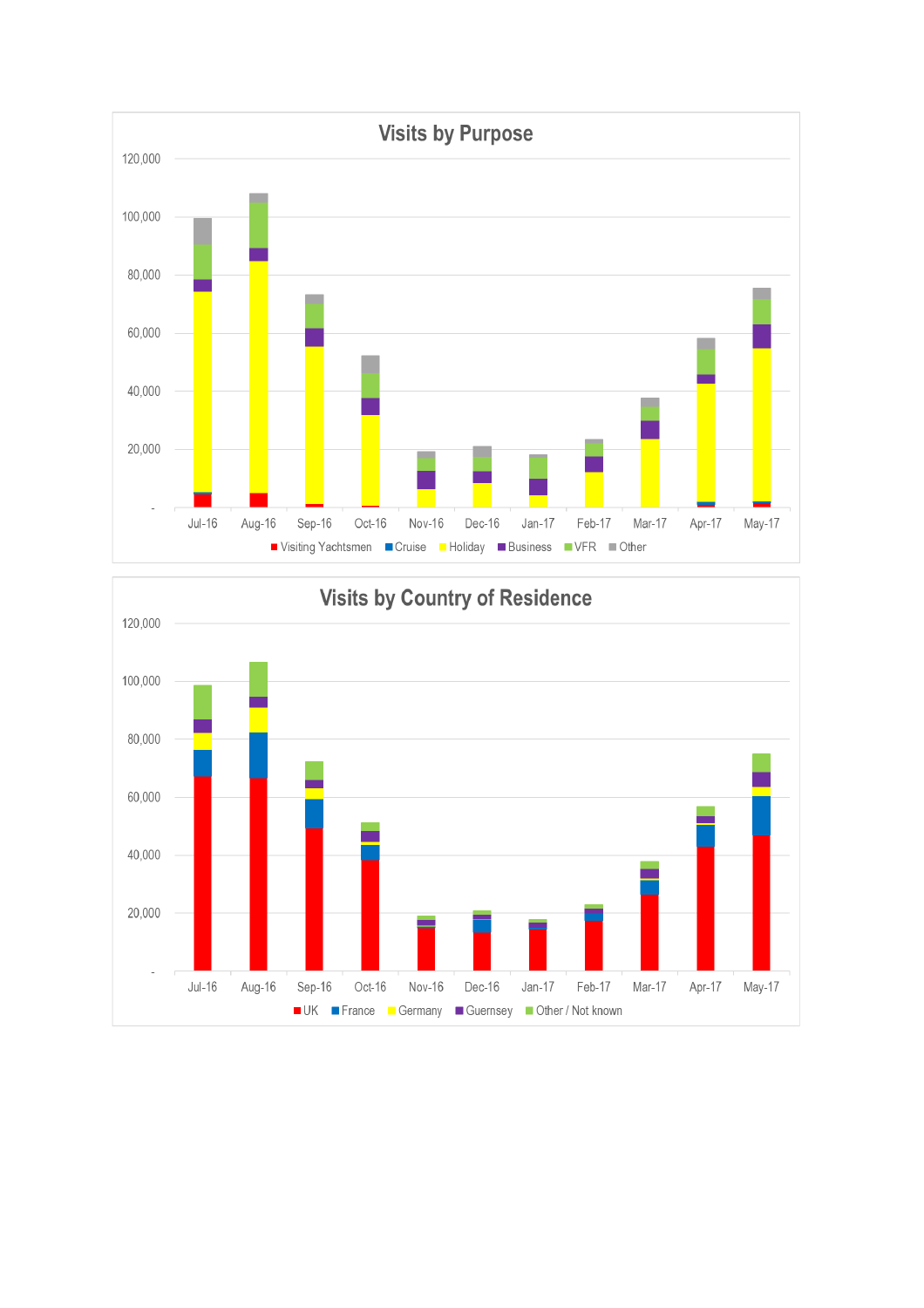

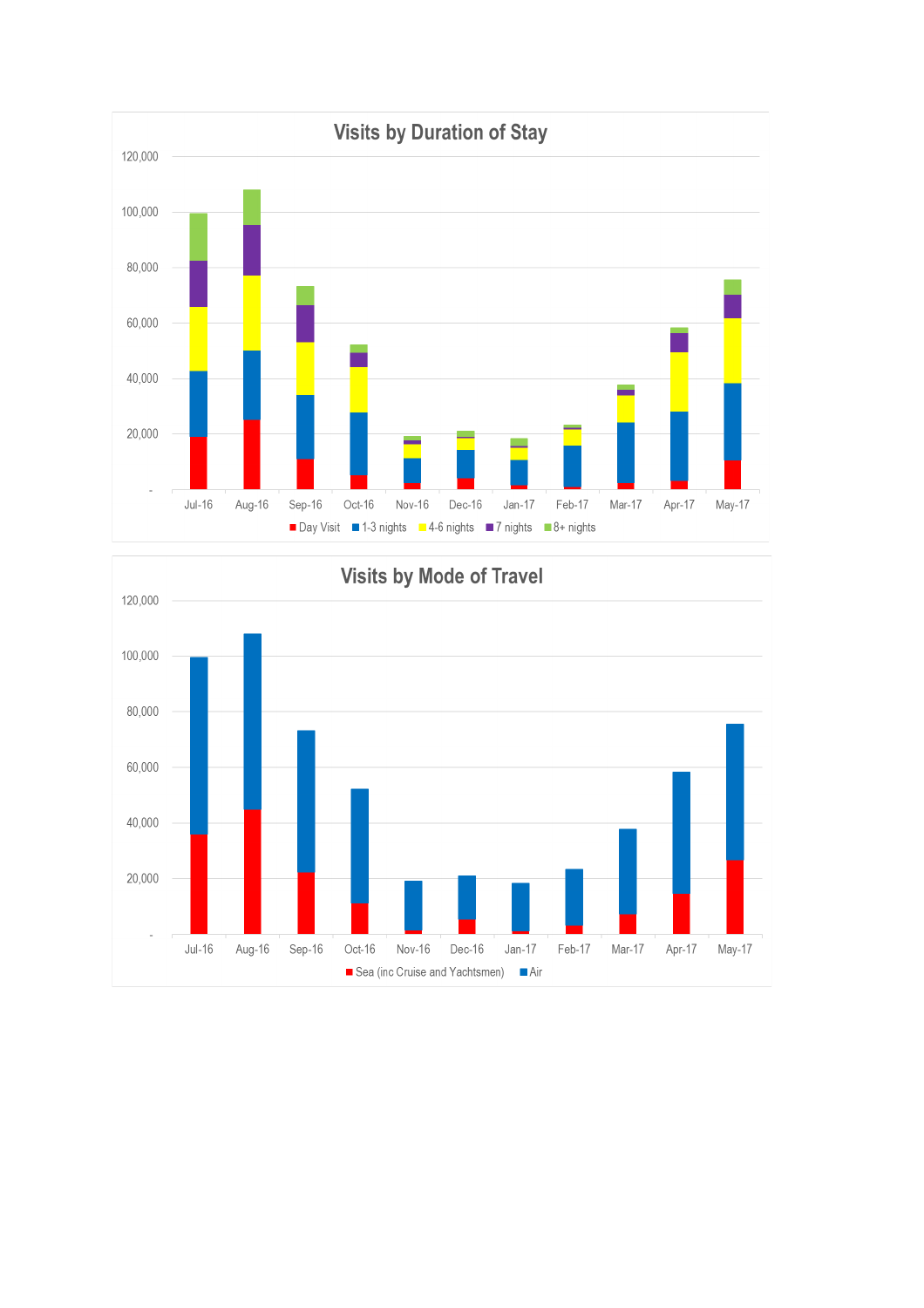# **Visits and Visitor Nights by month**

|               |              | <b>Total</b>   |            |             |
|---------------|--------------|----------------|------------|-------------|
|               | <b>Total</b> | <b>Visitor</b> | Nights per |             |
|               | Visits       | <b>Nights</b>  | visit      | <b>Flag</b> |
| <b>Jul-16</b> | 99,514       |                |            | Final       |
| <b>Aug-16</b> | 108,005      |                |            | Final       |
| Sep-16        | 73,252       |                |            | Final       |
| Oct-16        | 52,250       |                |            | Final       |
| <b>Nov-16</b> | 19,133       |                |            | Final       |
| Dec-16        | 20,997       |                |            | Final       |
| <b>Jan-17</b> | 18,285       | 84,519         | 4.6        | Provisional |
| Feb-17        | 23,385       | 78,693         | 3.4        | Provisional |
| <b>Mar-17</b> | 37,728       | 157,028        | 4.2        | Provisional |
| Apr-17        | 58,301       | 241,024        | 4.1        | Provisional |
| <b>May-17</b> | 75,531       | 292,807        | 3.9        | Provisional |

## **Cumulative Visits, Visitor Nights and Nights per Visit**

|               |               | <b>Total</b>   |              |
|---------------|---------------|----------------|--------------|
|               | <b>Total</b>  | <b>Visitor</b> | Nights per   |
|               | <b>Visits</b> | <b>Nights</b>  | <b>Visit</b> |
| $Jan-17$      | 18,285        | 84,519         | 4.6          |
| Feb-17        | 41,669        | 163,212        | 3.9          |
| <b>Mar-17</b> | 79,398        | 320,240        | 4.0          |
| Apr-17        | 137,699       | 561,264        | 4.1          |
| $May-17$      | 213,230       | 854,071        | 4.0          |

## **Visitor Spend by quarter Net Promoter Score by quarter**

|            |               |            | <b>Net</b> |
|------------|---------------|------------|------------|
|            | <b>Spend</b>  |            | Promoter   |
|            | $(\text{Em})$ |            | Score      |
| Jul-Sep 16 | £102.00       | Jul-Sep 16 | 68.6       |
| Oct-Dec 16 | £25.30        | Oct-Dec 16 | 63.5       |
| Jan-Mar 17 | £17.70        | Jan-Mar 17 | 62.2       |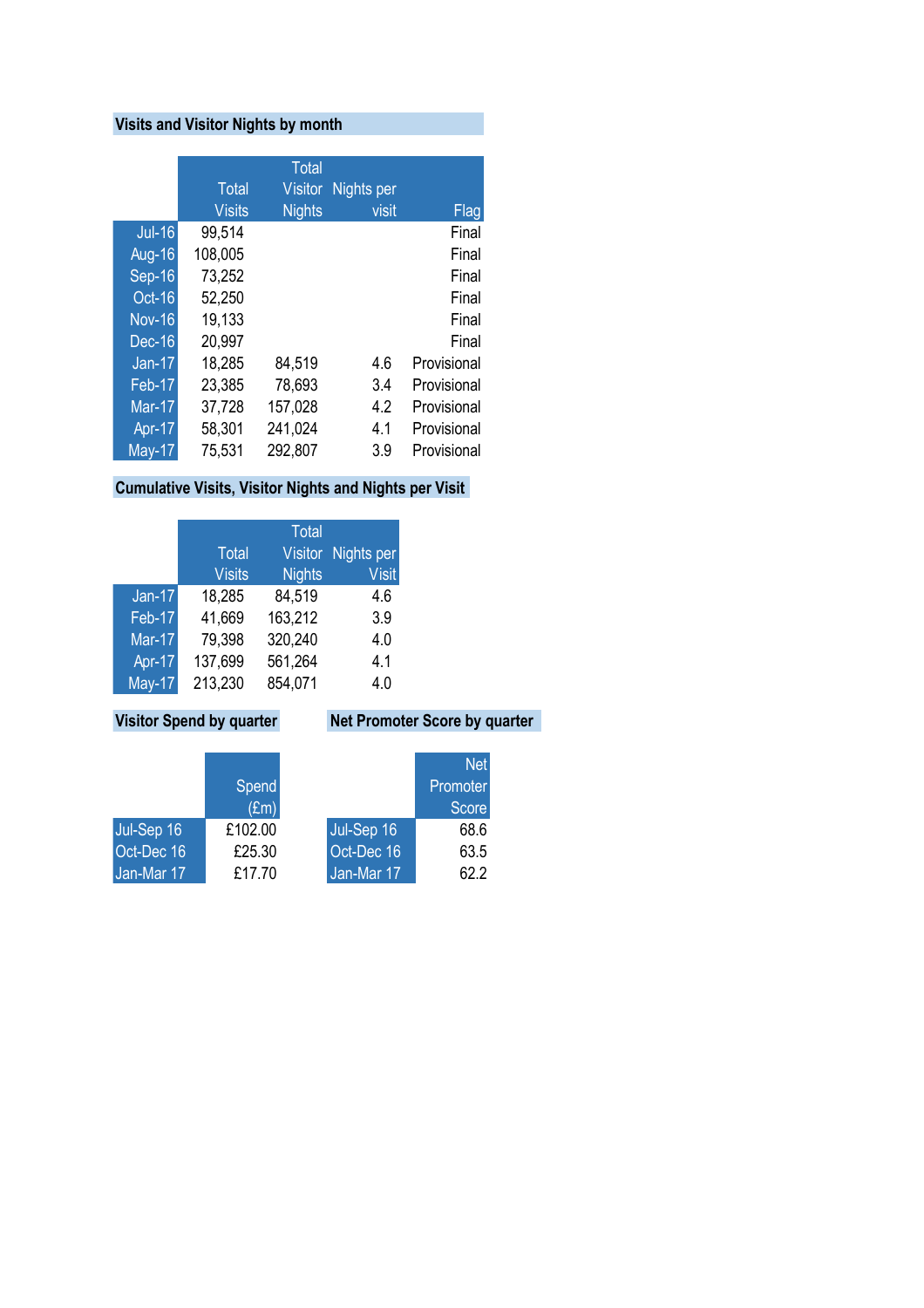# **Visits by month by purpose**

|                            | <b>Visiting</b> |               |                |                 |            |       |
|----------------------------|-----------------|---------------|----------------|-----------------|------------|-------|
|                            | Yachtsmen       | <b>Cruise</b> | <b>Holiday</b> | <b>Business</b> | <b>VFR</b> | Other |
| <b>Jul-16</b>              | 4,775           | 650           | 68,946         | 4,314           | 11,989     | 8,840 |
| Aug-16                     | 5,127           |               | 79,924         | 4,521           | 15,563     | 2,871 |
| $Sep-16$                   | 1,386           | 84            | 54,148         | 6,147           | 8,484      | 3,004 |
| $Oct-16$                   | 841             |               | 31,075         | 5,960           | 8,525      | 5,849 |
| <b>Nov-16</b>              | 143             |               | 6,234          | 6,444           | 4,291      | 2,021 |
| $Dec-16$                   | 98              |               | 8,565          | 4,033           | 4,982      | 3,319 |
| <b>Jan-17</b>              | 48              |               | 4,417          | 5,675           | 7,122      | 1,023 |
| Feb-17                     | 35              |               | 12,244         | 5,461           | 4,532      | 1,113 |
| <b>Mar-17</b>              | 177             |               | 23,490         | 6,392           | 4,911      | 2,759 |
| Apr-17                     | 1,187           | 836           | 40,821         | 3,047           | 8,843      | 3,567 |
| $\overline{\text{May-17}}$ | 1,833           | 353           | 52,833         | 8,256           | 8,655      | 3,601 |

# **Visits by month by purpose - within month splits**

|               | <b>Visiting</b><br>Yachtsmen | Cruise | <b>Holiday</b> | <b>Business</b> | <b>VFR</b> | Other |
|---------------|------------------------------|--------|----------------|-----------------|------------|-------|
| <b>Jul-16</b> | 5%                           | 1%     | 69%            | 4%              | 12%        | 9%    |
| Aug-16        | 5%                           | $0\%$  | 74%            | 4%              | 14%        | 3%    |
| Sep-16        | 2%                           | $0\%$  | 74%            | 8%              | 12%        | 4%    |
| Oct-16        | 2%                           | $0\%$  | 59%            | 11%             | 16%        | 11%   |
| <b>Nov-16</b> | 1%                           | $0\%$  | 33%            | 34%             | 22%        | 11%   |
| <b>Dec-16</b> | 0%                           | $0\%$  | 41%            | 19%             | 24%        | 16%   |
| <b>Jan-17</b> | $0\%$                        | $0\%$  | 24%            | 31%             | 39%        | 6%    |
| Feb-17        | $0\%$                        | $0\%$  | 52%            | 23%             | 19%        | 5%    |
| <b>Mar-17</b> | $0\%$                        | $0\%$  | 62%            | 17%             | 13%        | 7%    |
| Apr-17        | 2%                           | 1%     | 70%            | 5%              | 15%        | 6%    |
| <b>May-17</b> | 2%                           | 0%     | 70%            | 11%             | 11%        | 5%    |

# **Cumulative visits year-to-date 2017 by purpose**

|               | Visiting<br>Yachtsmen | Cruise | <b>Holiday</b> | <b>Business</b> | <b>VFR</b> | <b>Other</b> |
|---------------|-----------------------|--------|----------------|-----------------|------------|--------------|
| $Jan-17$      | 48                    |        | 4,417          | 5,675           | 7,122      | 1,023        |
| Feb-17        | 83                    |        | 16,661         | 11,136          | 11,653     | 2,136        |
| <b>Mar-17</b> | 260                   |        | 40,151         | 17,528          | 16,564     | 4,894        |
| Apr-17        | 1,447                 | 836    | 80,972         | 20,575          | 25,408     | 8,462        |
| <b>May-17</b> | 3,280                 | 1,189  | 133,805        | 28,830          | 34,063     | 12,062       |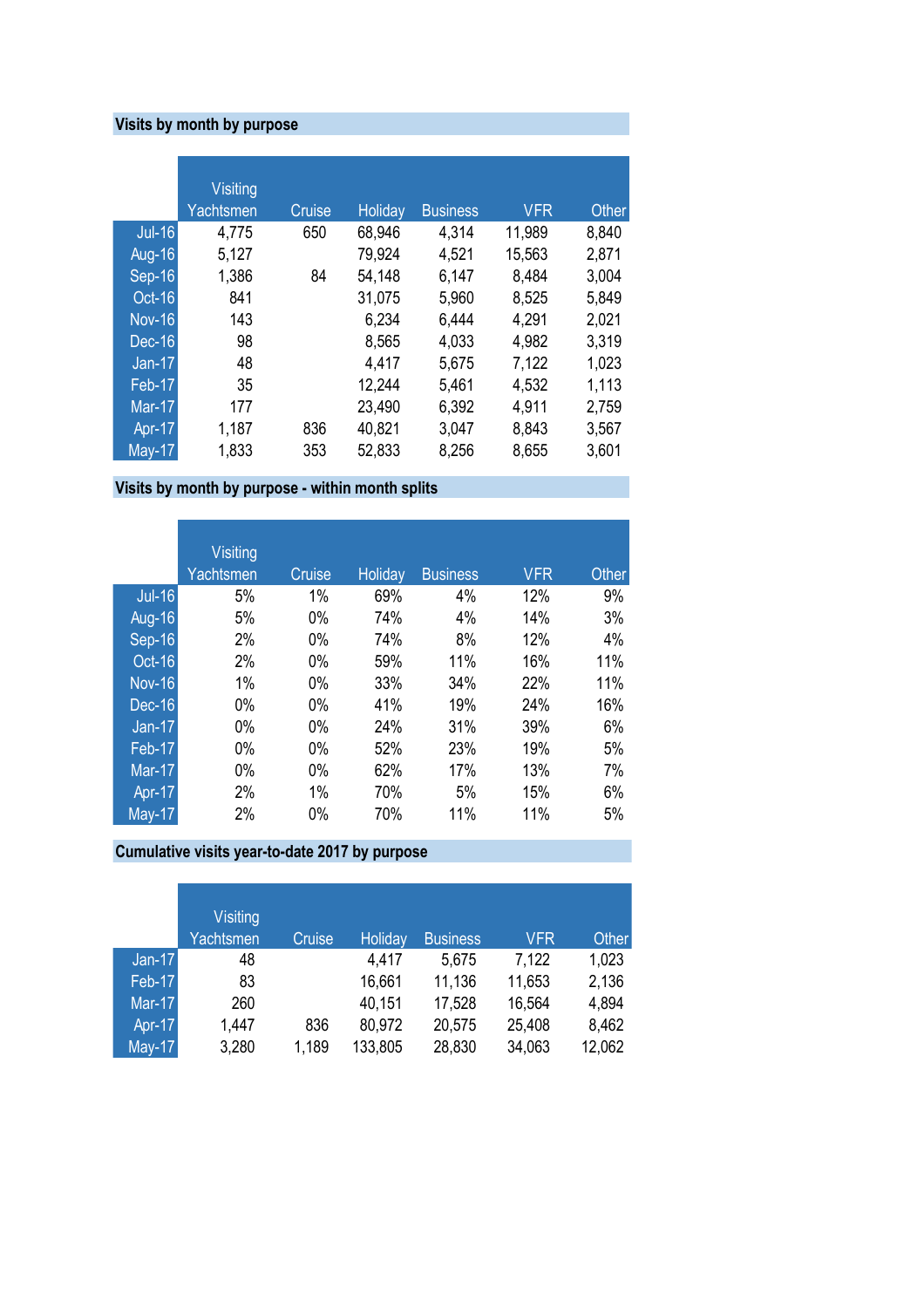## **Cumulative visits year-to-date (share of total) by purpose**

|               | Visiting<br>Yachtsmen | Cruise | <b>Holiday</b> | <b>Business</b> | <b>VFR</b> | Other |
|---------------|-----------------------|--------|----------------|-----------------|------------|-------|
| $Jan-17$      | 0%                    | 0%     | 24%            | 31%             | 39%        | 6%    |
| <b>Feb-17</b> | 0%                    | 0%     | 40%            | 27%             | 28%        | 5%    |
| Mar-17        | 0%                    | 0%     | 51%            | 22%             | 21%        | 6%    |
| Apr-17        | 1%                    | 1%     | 59%            | 15%             | 18%        | 6%    |
| May-17        | 2%                    | 1%     | 63%            | 14%             | 16%        | 6%    |

# **Visits by month by country of residence**

|                            |           |        |         |          | Other / Not |
|----------------------------|-----------|--------|---------|----------|-------------|
|                            | <b>UK</b> | France | Germany | Guernsey | known       |
| <b>Jul-16</b>              | 67,317    | 9,179  | 5,943   | 4,635    | 11,418      |
| Aug-16                     | 66,631    | 15,867 | 8,572   | 3,708    | 11,897      |
| Sep-16                     | 49,362    | 10,195 | 3,730   | 2,720    | 6,316       |
| Oct-16                     | 38,459    | 5,274  | 1,031   | 3,687    | 2,779       |
| <b>Nov-16</b>              | 14,889    | 689    | 335     | 1,951    | 1,184       |
| <b>Dec-16</b>              | 13,497    | 4,451  | 83      | 1,614    | 1,242       |
| $Jan-17$                   | 14,497    | 586    | 63      | 1,767    | 1,012       |
| Feb-17                     | 17,554    | 2,535  | 34      | 1,714    | 1,196       |
| <b>Mar-17</b>              | 26,572    | 5,024  | 578     | 3,229    | 2,324       |
| Apr-17                     | 43,002    | 7,752  | 560     | 2,353    | 3,092       |
| $\overline{\text{May-17}}$ | 46,879    | 13,710 | 3,110   | 5,244    | 6,020       |

### **Visits by month by country of residence - within month splits**

|                            |           |        |         |          | Other / Not |
|----------------------------|-----------|--------|---------|----------|-------------|
|                            | <b>UK</b> | France | Germany | Guernsey | known       |
| <b>Jul-16</b>              | 68%       | 9%     | 6%      | 5%       | 11%         |
| <b>Aug-16</b>              | 62%       | 15%    | 8%      | 3%       | 11%         |
| Sep-16                     | 67%       | 14%    | 5%      | 4%       | 9%          |
| Oct-16                     | 74%       | 10%    | 2%      | 7%       | 5%          |
| <b>Nov-16</b>              | 78%       | 4%     | 2%      | 10%      | 6%          |
| <b>Dec-16</b>              | 64%       | 21%    | 0%      | 8%       | 6%          |
| $Jan-17$                   | 79%       | 3%     | 0%      | 10%      | 6%          |
| Feb-17                     | 75%       | 11%    | 0%      | 7%       | 5%          |
| $\overline{\text{Mar-17}}$ | 70%       | 13%    | 2%      | 9%       | 6%          |
| Apr-17                     | 74%       | 13%    | 1%      | 4%       | 5%          |
| $May-17$                   | 62%       | 18%    | 4%      | 7%       | 8%          |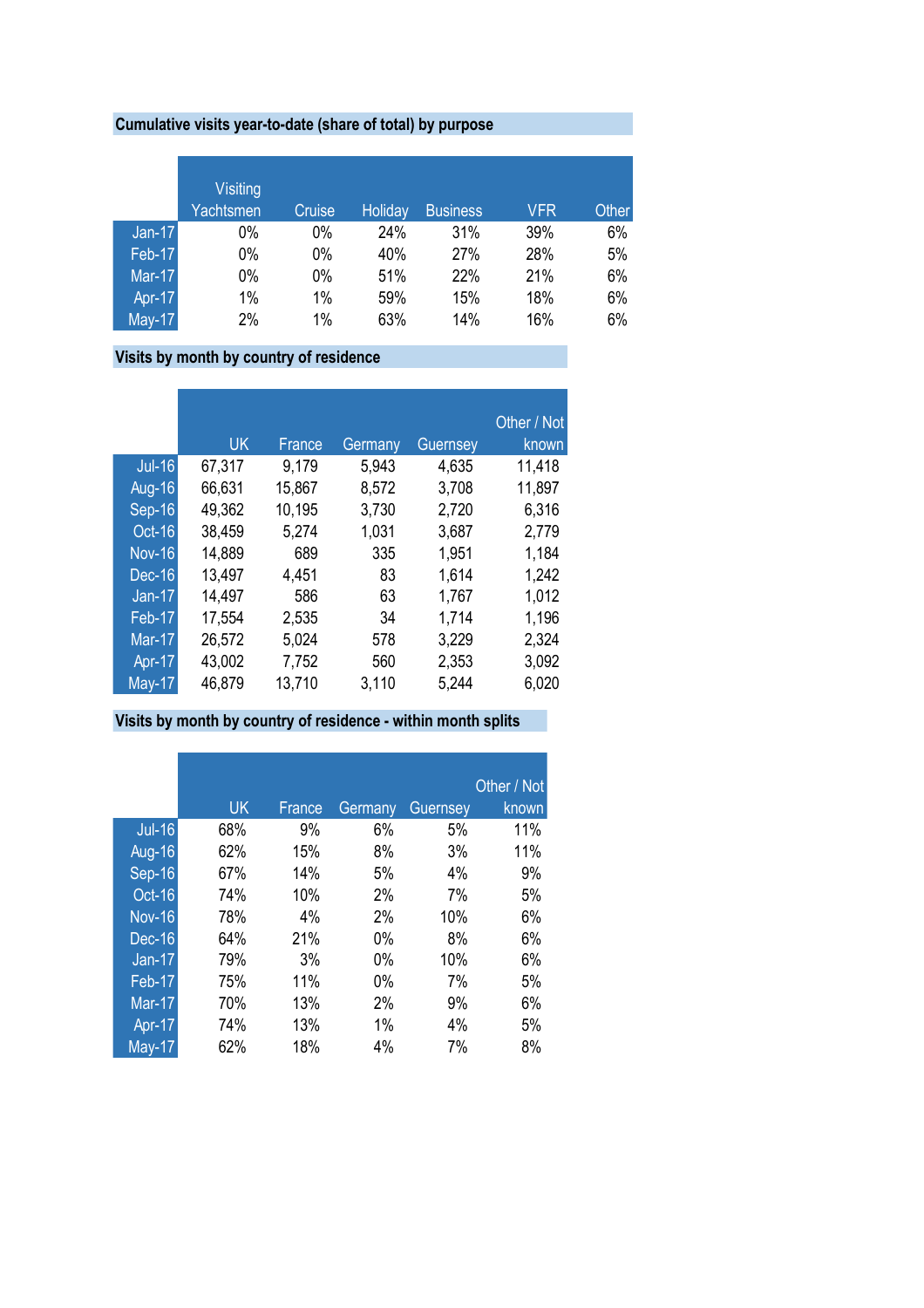### **Cumulative visits year-to-date 2017 by country of residence**

|               | UK      | France | Germany | <b>Guernsey</b> | Other / Not<br>known |
|---------------|---------|--------|---------|-----------------|----------------------|
| $Jan-17$      | 14,497  | 586    | 63      | 1,767           | 1,012                |
| <b>Feb-17</b> | 32,050  | 3,121  | 97      | 3,481           | 2,208                |
| Mar-17        | 58,623  | 8,146  | 675     | 6,710           | 4,533                |
| Apr-17        | 101,625 | 15,897 | 1,235   | 9,062           | 7,624                |
| <b>May-17</b> | 148,504 | 29,608 | 4,345   | 14,306          | 13,645               |

### **Cumulative visits ytd (share of total) by country of residence**

|               |     |        |         |                 | Other / Not |
|---------------|-----|--------|---------|-----------------|-------------|
|               | UK  | France | Germany | <b>Guernsey</b> | known       |
| $Jan-17$      | 79% | 3%     | 0%      | 10%             | 6%          |
| <b>Feb-17</b> | 77% | 7%     | $0\%$   | 8%              | 5%          |
| <b>Mar-17</b> | 74% | 10%    | 1%      | 8%              | 6%          |
| Apr-17        | 74% | 12%    | 1%      | 7%              | 6%          |
| <b>May-17</b> | 70% | 14%    | 2%      | 7%              | 6%          |

## **Visits by month by mode Visits by month by mode**

|               | Sea (inc          |        |               | Sea (inc          |     |
|---------------|-------------------|--------|---------------|-------------------|-----|
|               | <b>Cruise and</b> |        |               | <b>Cruise and</b> |     |
|               | Yachtsmen)        | Air    |               | Yachtsmen)        | Ai  |
| <b>Jul-16</b> | 36,123            | 63,391 | <b>Jul-16</b> | 36%               | 64% |
| <b>Aug-16</b> | 44,891            | 63,114 | <b>Aug-16</b> | 42%               | 58% |
| <b>Sep-16</b> | 22,398            | 50,854 | Sep-16        | 31%               | 69% |
| Oct-16        | 11,187            | 41,063 | Oct-16        | 21%               | 79% |
| <b>Nov-16</b> | 1,542             | 17,591 | <b>Nov-16</b> | 8%                | 92% |
| <b>Dec-16</b> | 5,374             | 15,623 | <b>Dec-16</b> | 26%               | 74% |
| $Jan-17$      | 1,193             | 17,092 | $Jan-17$      | 7%                | 93% |
| Feb-17        | 3,298             | 20,087 | Feb-17        | 14%               | 86% |
| <b>Mar-17</b> | 7,326             | 30,403 | <b>Mar-17</b> | 19%               | 81% |
| Apr-17        | 14,606            | 43,695 | Apr-17        | 25%               | 75% |
| <b>May-17</b> | 26,755            | 48,776 | <b>May-17</b> | 35%               | 65% |

|               | Sea (inc<br><b>Cruise and</b> |         |
|---------------|-------------------------------|---------|
|               | Yachtsmen)                    | Air     |
| $Jan-17$      | 1,193                         | 17,092  |
| Feb-17        | 4,490                         | 37,179  |
| <b>Mar-17</b> | 11,816                        | 67,582  |
| Apr-17        | 26,422                        | 111,277 |
| <b>May-17</b> | 53,177                        | 160,053 |

|               | Sea (inc   |     |
|---------------|------------|-----|
|               | Cruise and |     |
|               | Yachtsmen) | Air |
| <b>Jul-16</b> | 36%        | 64% |
| Aug-16        | 42%        | 58% |
| Sep-16        | 31%        | 69% |
| $Oct-16$      | 21%        | 79% |
| <b>Nov-16</b> | 8%         | 92% |
| Dec-16        | 26%        | 74% |
| $Jan-17$      | 7%         | 93% |
| Feb-17        | 14%        | 86% |
| <b>Mar-17</b> | 19%        | 81% |
| Apr-17        | 25%        | 75% |
| May-17        | 35%        | 65% |
|               |            |     |

## **Cumulative visits ytd 2017 by mode Cumulative visits ytd 2017 (share of total) by mode**

|               | Sea (inc<br>Cruise and |         |               | Sea (inc<br>Cruise and |     |
|---------------|------------------------|---------|---------------|------------------------|-----|
|               | Yachtsmen)             | Air     |               | Yachtsmen)             | Air |
| $Jan-17$      | 1,193                  | 17,092  | $Jan-17$      | 7%                     | 93% |
| <b>Feb-17</b> | 4,490                  | 37,179  | Feb-17        | 11%                    | 89% |
| Mar-17        | 11,816                 | 67,582  | <b>Mar-17</b> | 15%                    | 85% |
| Apr-17        | 26,422                 | 111,277 | Apr-17        | 19%                    | 81% |
| May-17        | 53,177                 | 160,053 | <b>May-17</b> | 25%                    | 75% |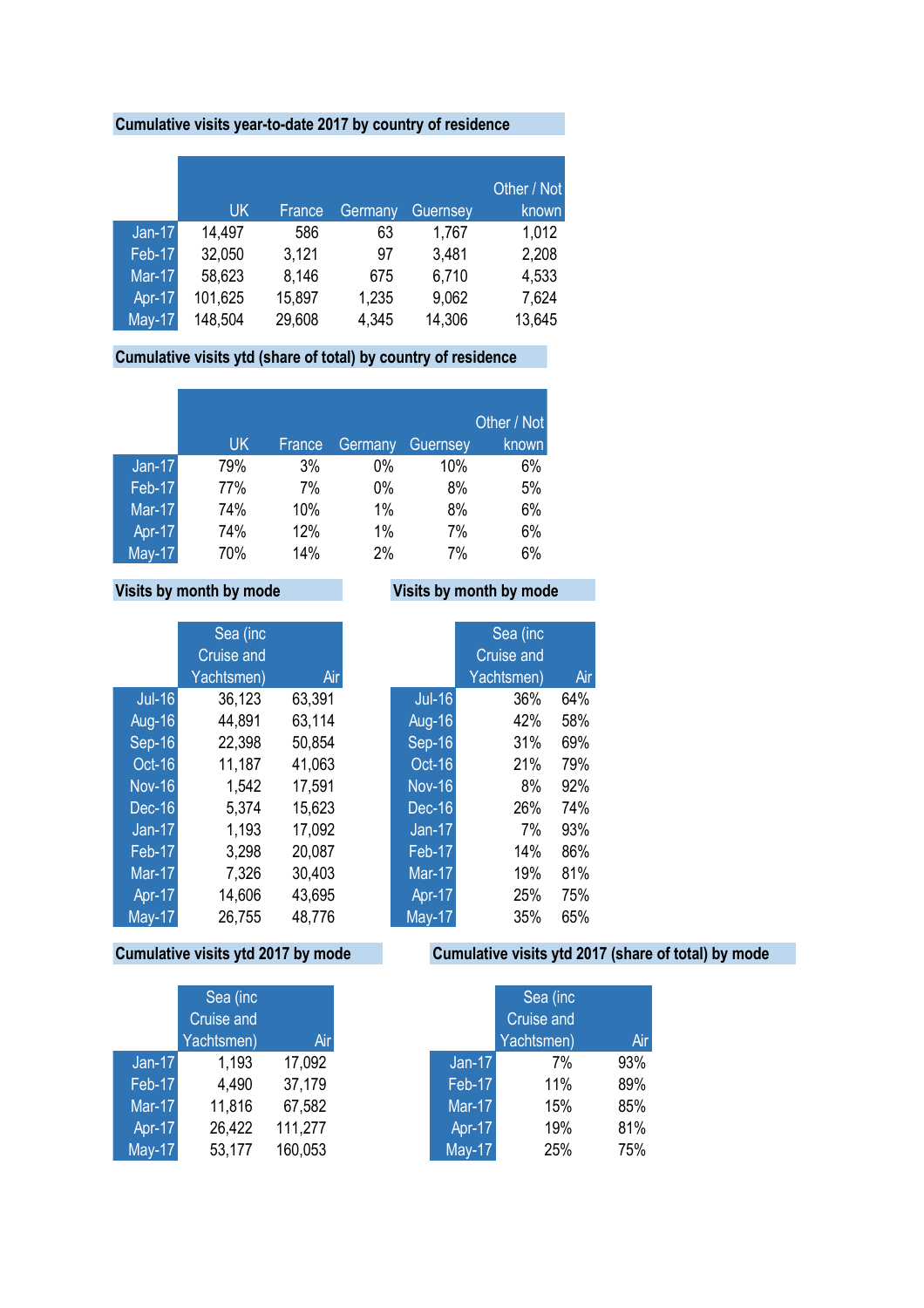## **Visits by month by duration of stay**

|               | Day Visit | 1-3 nights | 4-6 nights | 7 nights | 8+ nights |
|---------------|-----------|------------|------------|----------|-----------|
| <b>Jul-16</b> | 19,088    | 23,864     | 23,154     | 16,559   | 16,848    |
| <b>Aug-16</b> | 25,286    | 25,000     | 27,047     | 18,224   | 12,448    |
| Sep-16        | 11,148    | 23,034     | 19,181     | 13,340   | 6,549     |
| Oct-16        | 5,311     | 22,704     | 16,333     | 5,028    | 2,875     |
| <b>Nov-16</b> | 2,438     | 9,034      | 4,944      | 1,465    | 1,251     |
| <b>Dec-16</b> | 4,167     | 10,368     | 4,177      | 476      | 1,809     |
| $Jan-17$      | 1,697     | 9,251      | 4,304      | 579      | 2,453     |
| Feb-17        | 1,157     | 14,874     | 5,706      | 703      | 944       |
| <b>Mar-17</b> | 2,505     | 21,840     | 9,701      | 2,040    | 1,642     |
| Apr-17        | 3,198     | 25,107     | 21,342     | 6,906    | 1,747     |
| <b>May-17</b> | 10,777    | 27,766     | 23,275     | 8,585    | 5,127     |

**Visits by month by duration of stay - within month splits**

|               | Day Visit | 1-3 nights | $4-6$ nights | 7 nights | 8+ nights |
|---------------|-----------|------------|--------------|----------|-----------|
| $Jul-16$      | 19%       | 24%        | 23%          | 17%      | 17%       |
| <b>Aug-16</b> | 23%       | 23%        | 25%          | 17%      | 12%       |
| Sep-16        | 15%       | 31%        | 26%          | 18%      | 9%        |
| Oct-16        | 10%       | 43%        | 31%          | 10%      | 6%        |
| <b>Nov-16</b> | 13%       | 47%        | 26%          | 8%       | 7%        |
| <b>Dec-16</b> | 20%       | 49%        | 20%          | 2%       | 9%        |
| $Jan-17$      | 9%        | 51%        | 24%          | 3%       | 13%       |
| Feb-17        | 5%        | 64%        | 24%          | 3%       | 4%        |
| <b>Mar-17</b> | 7%        | 58%        | 26%          | 5%       | 4%        |
| Apr-17        | 5%        | 43%        | 37%          | 12%      | 3%        |
| <b>May-17</b> | 14%       | 37%        | 31%          | 11%      | 7%        |

**Cumulative visits year-to-date 2017 by duration of stay**

|               | Day Visit | 1-3 nights | 4-6 nights | 7 nights | 8+ nights |
|---------------|-----------|------------|------------|----------|-----------|
| $Jan-17$      | 1,697     | 9,251      | 4,304      | 579      | 2,453     |
| <b>Feb-17</b> | 2,854     | 24,125     | 10,010     | 1,281    | 3,398     |
| Mar-17        | 5,359     | 45,965     | 19,711     | 3,322    | 5,040     |
| Apr-17        | 8,557     | 71,073     | 41,054     | 10,228   | 6,787     |
| May-17        | 19,334    | 98,839     | 64,329     | 18,813   | 11,914    |